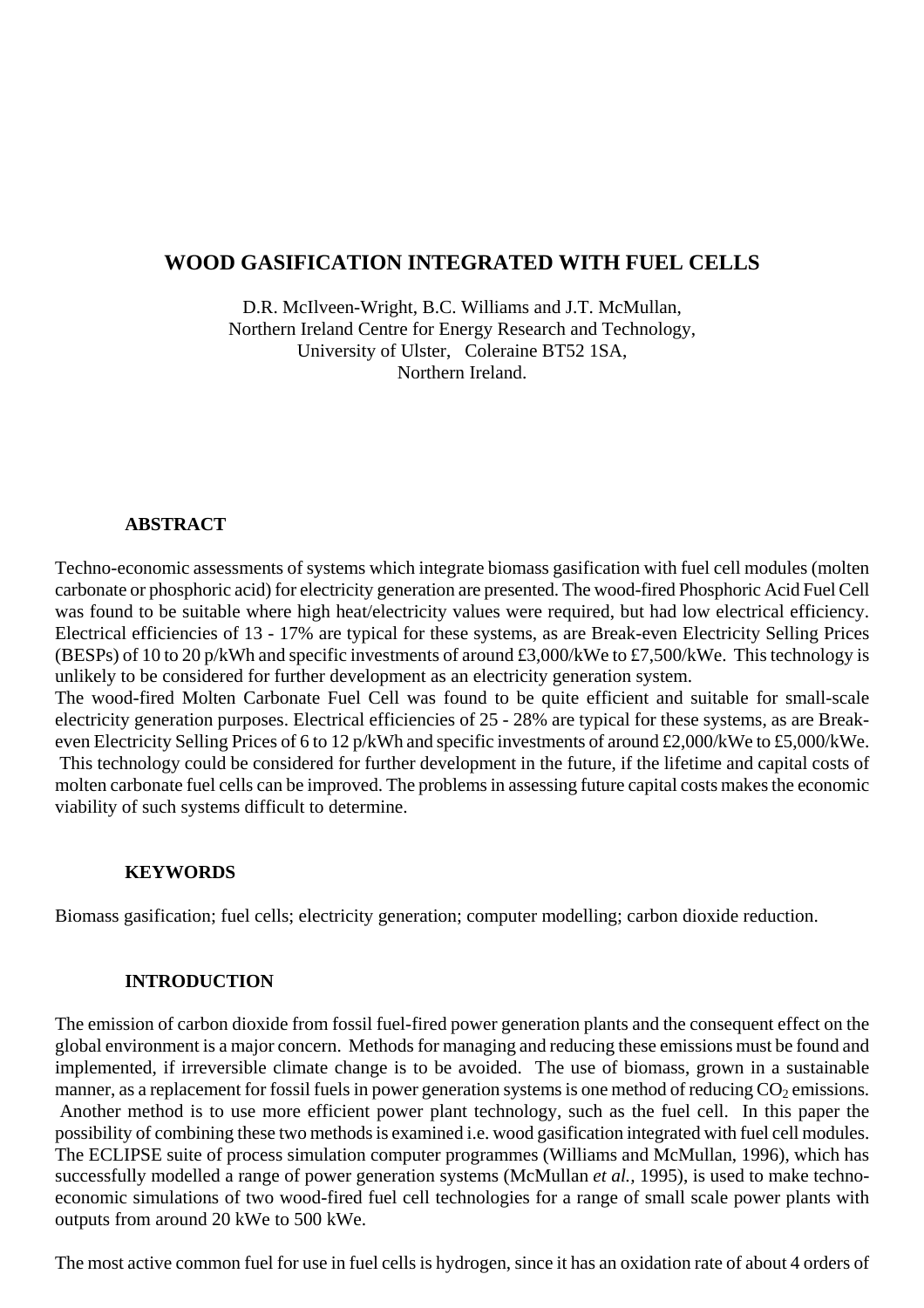magnitude greater than that of simple partially oxidised one-carbon compounds, which themselves have the same oxidation advantage over saturated hydrocarbons under the same conditions (Appelby, 1994). Hydrogen can be produced from the thermochemical gasification of many biomass feedstocks, such as municipal solid waste, agricultural or forest wastes or wood chips from short rotation forestry plantations. The synthesis gas (or syngas) coming from an oxygen-blown gasifier will contain methane and carbon monoxide in addition to the hydrogen. In general, the fuel cell electrolytes cannot use the syngas directly, it must receive the appropriate pretreatment. This pretreatment can involve adding steam at high temperature to the syngas to convert the methane to carbon monoxide and hydrogen in a process known as *steam reforming*. At a lower temperature steam can react with the carbon monoxide to form hydrogen (and carbon dioxide) in the *shift conversion* reaction. Carbon dioxide (and sulphur compounds, if present) can be removed at a later stage, if necessary.

The equipment for converting syngas to hydrogen (methane reformers, shift reactors,  $CO_2$ -removal systems and hydrogen purification "pressure-swing-adsorption" technology) are all well-established commercial technologies in the chemical process industries.

Biomass gasifiers in various forms have been available on the pilot scale, as demonstration systems and as commercial plants. Some of these which are being developed for methanol production are also suitable for hydrogen production, since the production of syngas is the first of two stages in methanol synthesis (Ogden and Nitsch, 1993); the second stage being the recombination of carbon monoxide and hydrogen at elevated temperature and pressure ( ~300°C and 70 bar), and in the presence of a Cu-Zn catalyst, to produce methanol.

The properties of the fuel cell electrolyte must be taken into account when considering what gas conditioning is necessary for the syngas. The PAFC is (a)  $CO_2$ -rejecting i.e. is insensitive to  $CO_2$  and other acid components, (b) can tolerate 1-2% CO at the operating temperature of 200°C, and © can use the waste heat from the electrochemical cell stack efficiently for steam reforming and for providing space heating or hot water (Srinivasan, 1993). The MCFC (a) can tolerate  $CO_2$ , (b) can use both  $H_2$  and CO as "fuel" to produce electricity, © has an operating temperature of 600-700°C, (d) has recoverable waste heat at high temperatures which could provide high grade steam, as well as low temperature waste heat for hot water. The MCFCs are not yet at the commercial stage, it is about five years behind the PAFC in development, but efficiencies of 50-60% are expected to be readily achievable (Mugerwa and Blomen, 1993).



**Gasification Integrated with Fuel Cells**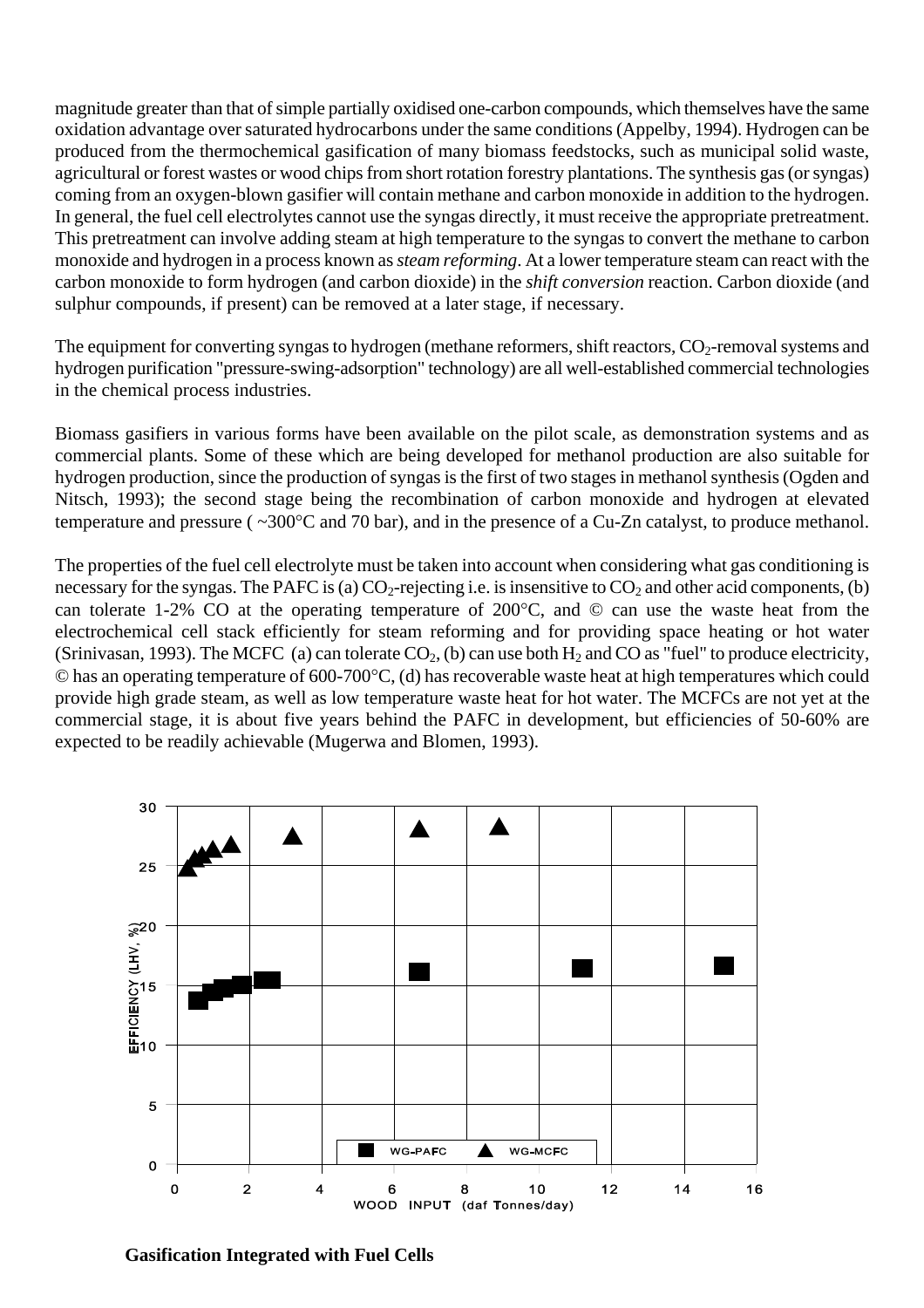The system comprises a low pressure oxygen (LPO) wood gasifier, a wood drying stage, cold gas-cleaning, (shifter, where necessary) integrated with a fuel cell. The most appropriate gasifier is considered to be the Koppers-Totzek entrained-flow gasifier, which was originally developed for coal gasification and is taken to be representative of commercially available LPO technology (Wyman *et al.*, 1993). It has been assessed for biomass (Chem Systems, 1990). The LPO gasifier is chosen since it gives a gas which is low in methane (and is not diluted by nitrogen as would occur in an air-blown gasifier). This means that it is not necessary to "reform" the methane to hydrogen and carbon monoxide. Nine plants of different sizes were examined for a system composed of the LPO wood gasifier integrated with the PAFC (WG-PAFC), and eight with the MCFC (WG-MCFC).

### **Results for the LPO Gasifier Integrated with MCFC or PAFC Systems**

Certain parameters have been chosen to assess these technologies. For the technical features of the systems the efficiency (Lower Heating Value) for electricity generation is used. This is shown in Fig. 1. BESP (see Fig. 2) and Specific Investment (SI, which is the capital cost per installed kilowatt of electricity output) are taken as the indicators of the system economics. Although sustainably grown wood is assumed to be used as the fuel,  $CO_2$  is emitted and the amount of  $CO<sub>2</sub>$  emissions is used as a monitor of the environmental impact of the system.

The smallest WG-PAFC system would use 0.6 daf Tonnes/day, emit 2,720 g/kWh of  $CO_2$ , produce 15 kWe at an efficiency of 13.7%, with a BESP of 19.5 p/kWh and SI of 7,200 £/kW. The largest WG-PAFC system would use 15.1 daf Tonnes/day, emit 2,260 g/kWh of CO<sub>2</sub>, produce 505 kWe at an efficiency of 16.6%, with a BESP of 10.8 p/kWh and SI of 3,300 £/kW. The latter system could also transfer around 1.5 MWth of low grade waste heat for warm water heating to give an overall energy efficiency of 68% for such a CHP configuration. The smallest WG-MCFC system would use 0.3 daf Tonnes/day, emit 1,530 g/kWh of  $CO<sub>2</sub>$ , produce 15 kWe at an efficiency of 24.8%, with a BESP of 12.4 p/kWh and SI of 4,700 £/kW. The largest WG-MCFC system would use 8.9 daf Tonnes/day, emit 1,350 g/kWh of CO<sub>2</sub>, produce 505 kWe at an efficiency of 28.3%, with a BESP of 6.5 p/kWh and SI of 2,050 £/kW. The latter system could also transfer about 500 kWth of high grade and around 200 kWth of low grade waste heat for warm water heating to give an overall energy efficiency of 64% for such a CHP configuration (McIlveen-Wright, 1996).



#### **Conclusions for LPO Gasifier/ Fuel Cell Systems**